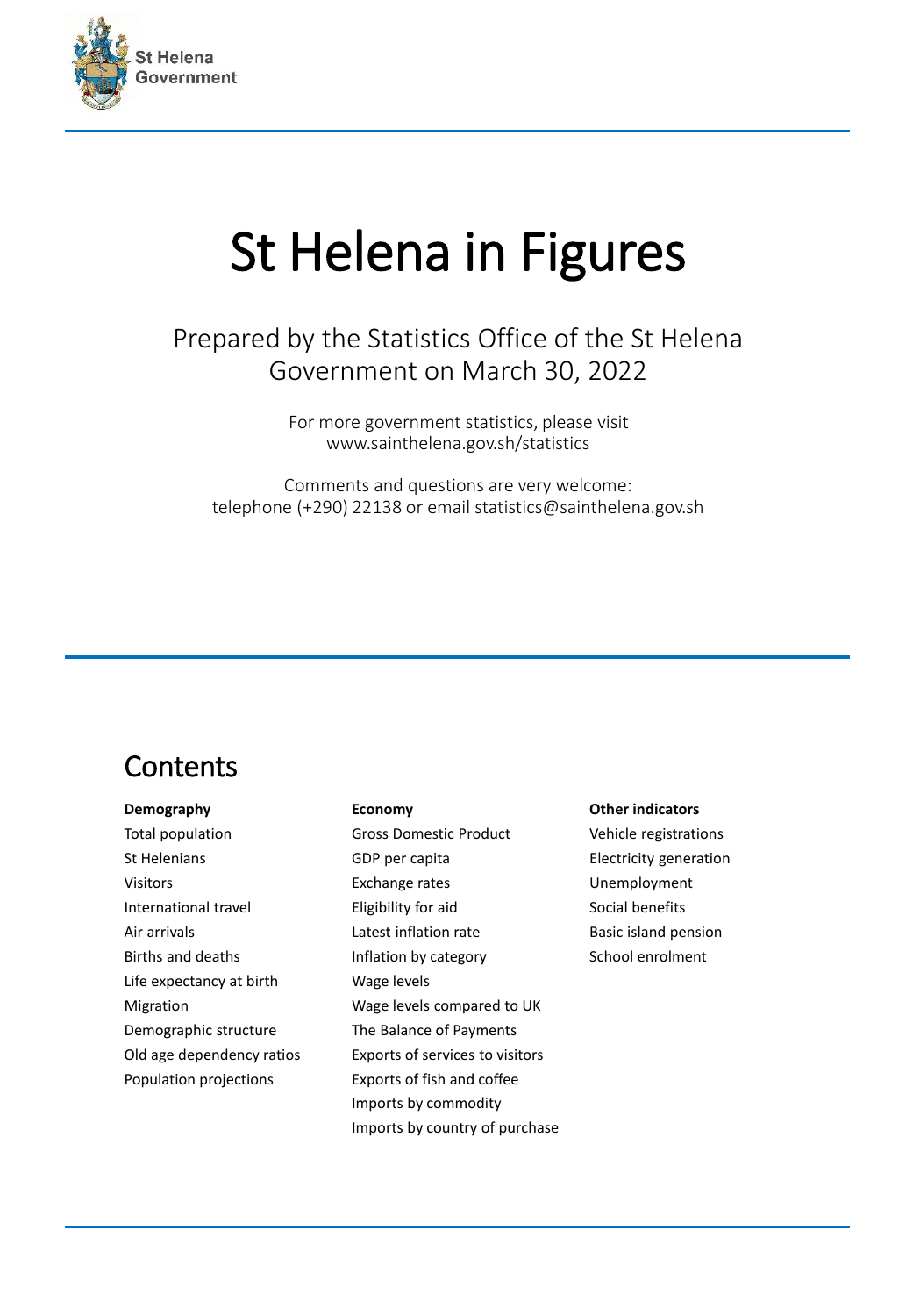

# Total population

The total on-island population (both residents and visitors) has fluctuated between 4,500 and 5,000 from 2015 to 2020, but fell below 4,500 during 2021. The number of people on St Helena who are residents has been around 4,500 in recent years, but there appears to have been a slight decline below 4,500 during 2021.



# St Helenians

The number of St Helenians on St Helena who live on the island is just over 4,000, and it has been relatively stable – even through the period of the COVID-19 pandemic. Because of the COVID-19 travel restrictions, the 2020/21 Christmas season was the first for many years that the number of St Helenians on St Helena did not increase significantly for the holiday season, but the 2021/22 season has shown a return to a more typical pattern.

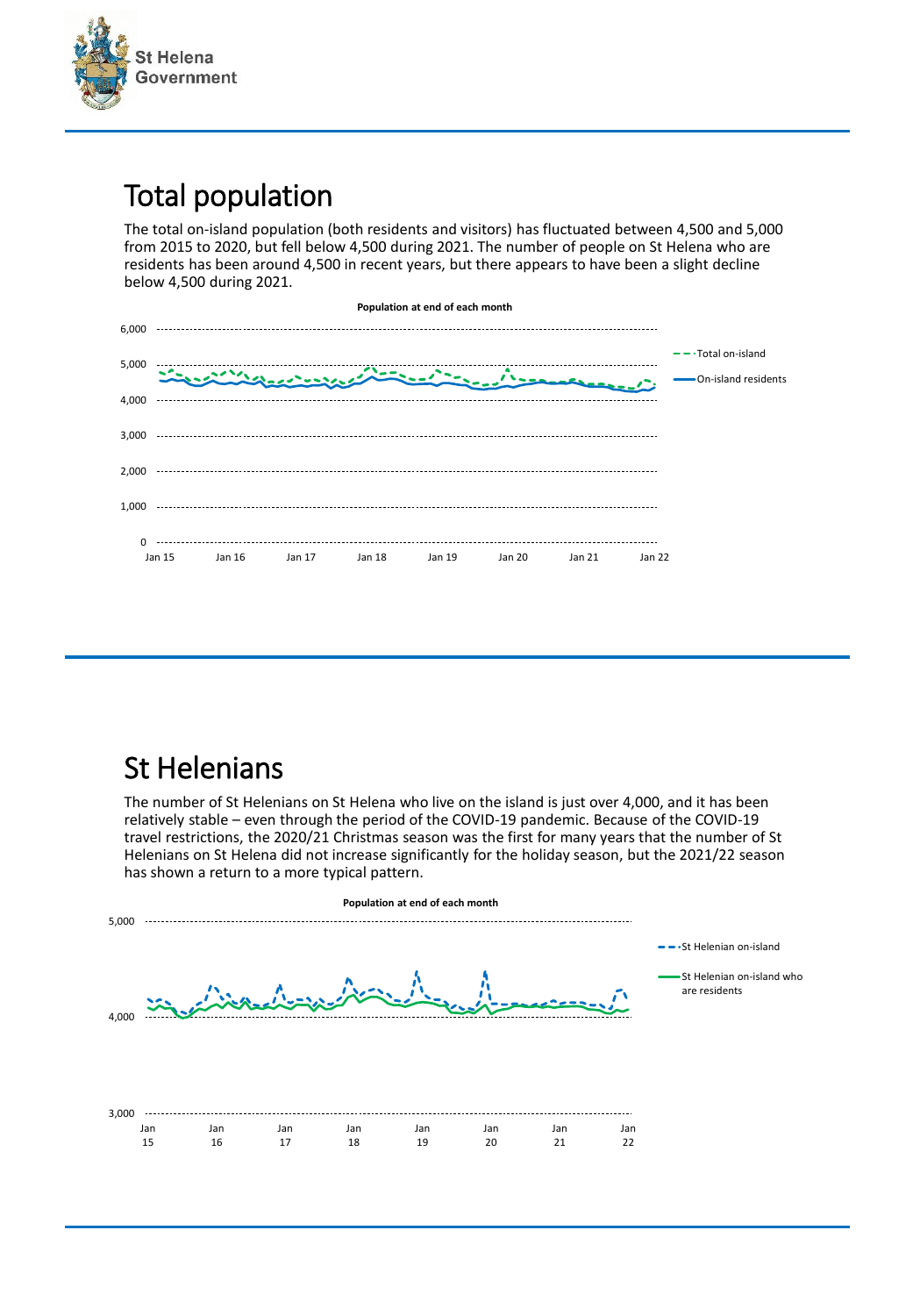

#### Visitors

Travel restrictions caused by the COVID-19 pandemic have resulted in lower numbers of visitors on St Helena - especially tourists. But, from the 2020/21 Christmas holiday season onwards, there have been a number of St Helenian visitors arriving on the less frequent flights from the United Kingdom and Ascension Island chartered by the St Helena Government. The 2021/22 holiday season shows a somewhat more typical pattern for St Helenian visitors.



# International travel

After the start of scheduled international air services to St Helena in October 2017 there was an increase in the number of arrivals and departures each month, with peak travel occurring between December and April each year. But from March 2020, travel disruptions due to the COVID-19 pandemic have caused major drop in international passenger travel. However arrivals and departures in the 2021/22 holiday season have been considerably higher than the same period in 2020/21.

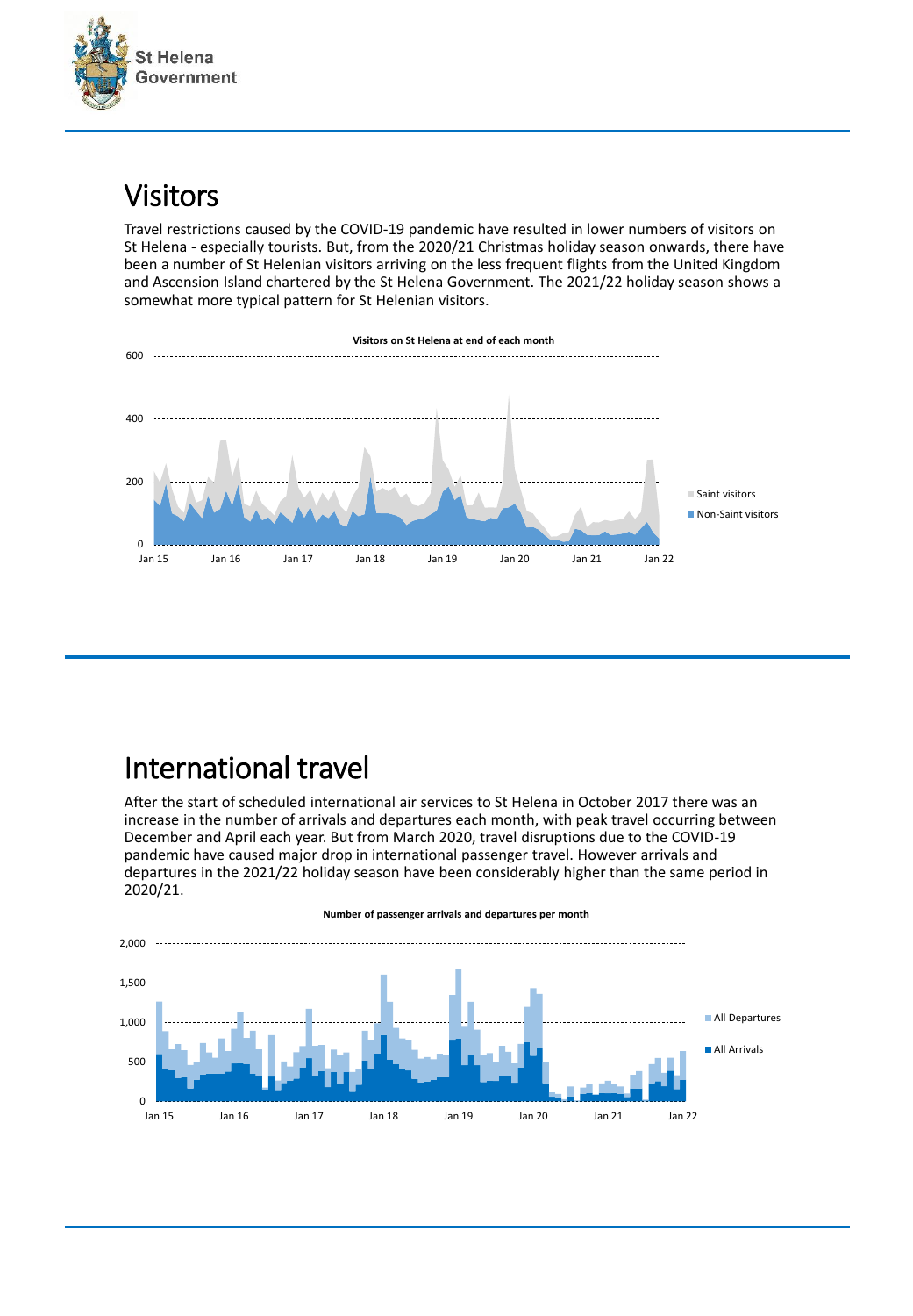

# Air arrivals

Flights have been much less frequent during the COVID-19 pandemic, and various travel restrictions have been in place, and so arrivals by air for all reasons have been lower. The number of arrivals increased slightly in August and September 2021 when transit passengers were boarding and departing a Royal Navy ship, and again in November for the 20/21 holiday season. Prior to the pandemic tourist arrivals were increasing, but there have been very few tourists since.



# Births and deaths

In the twenty years before 2000, the number of births exceeded the number of deaths in every year; in 1981 there were 82 more births than deaths. But after 2000 the number of deaths has exceeded the number of births in every year, apart from 2004 when there was 34 registered births and 33 registered deaths. In 2021 there were 29 more deaths than births.

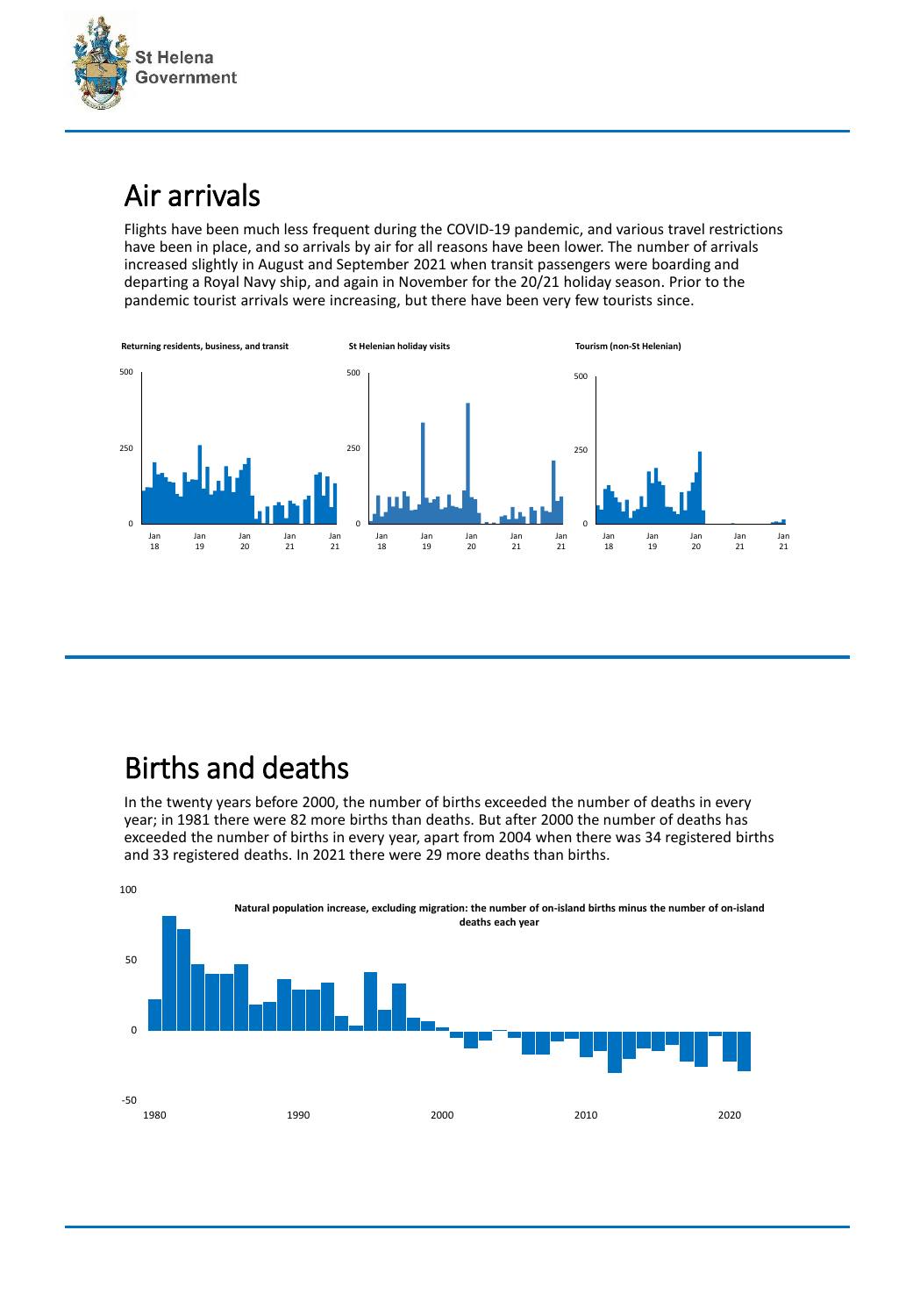

#### Life expectancy at birth

Life expectancy at birth (sometimes thought of as average age at death) on St Helena is estimated to be around 81 for females and around 74 for males. Since 1991, life expectancy has increased around five to seven years on average, a similar improvement to that seen in the UK. Note that the estimates for St Helena should be used with some care: given the small size of the population, the estimate for each year is based on the age of people dying over the previous ten years, and so there is likely to be a 'lag'. So although St Helena's life expectancy is estimated to be around five to six years lower than the UK, some of this might be due to the effect of this lag.



# Migration of residents

St Helena is affected by both emigration, when residents leave the island, and immigration, when people come to the island to live, either returning St Helenians or new long-term residents. These charts show the net arrivals of residents during an illustrative twelve month period (February to March) recorded in immigration records, in three consecutive years. They show, in each age group, the number of arrivals minus the number of departures – so a negative number illustrates net departures. Note that it is hard to identify a 'typical' period and migration pattern, since events like large construction projects or the COVID-19 pandemic will have a major impact. But it is clear that younger St Helenians tend to leave the island to work abroad, with some (but not all) returning later in life.

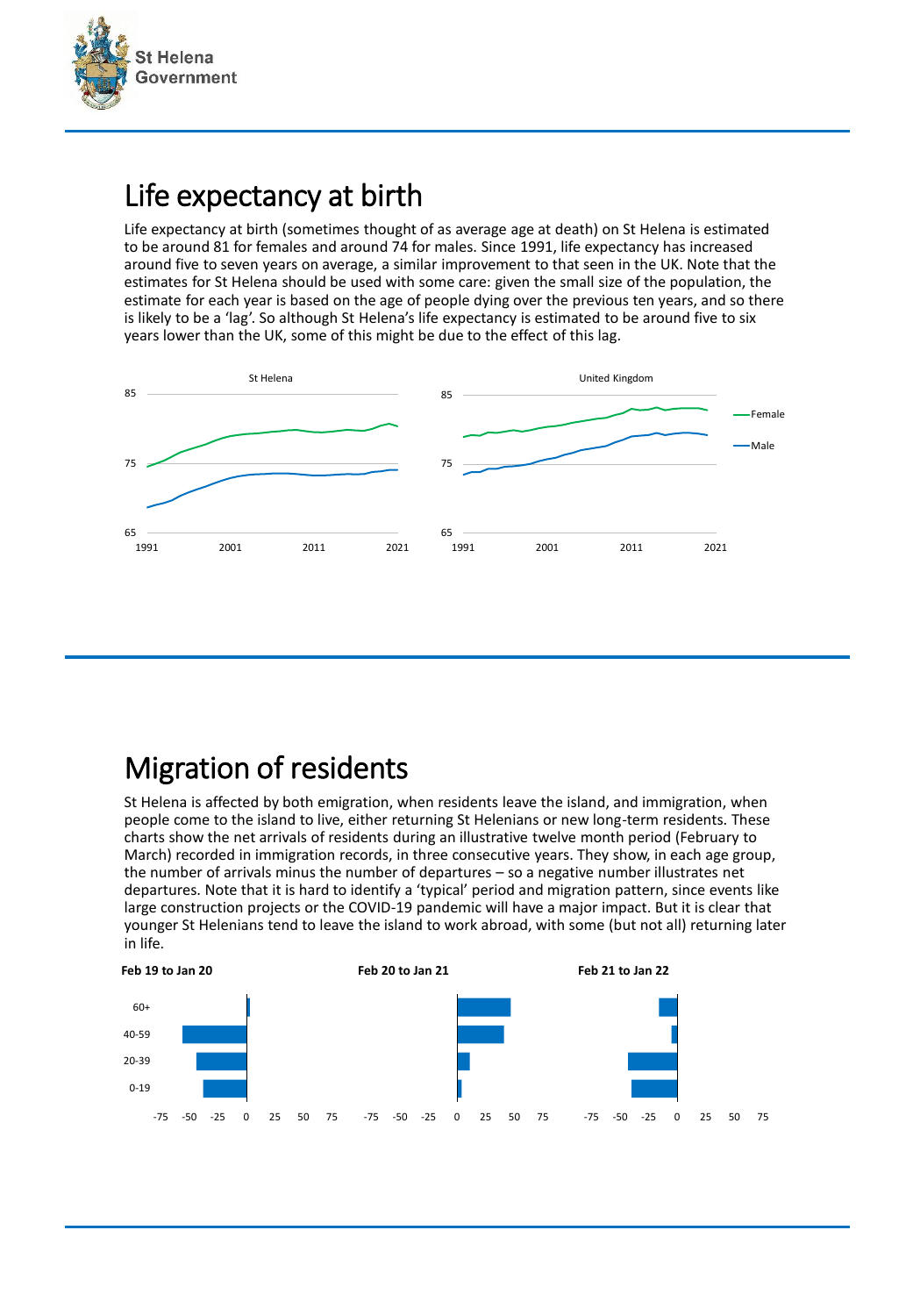

#### Long-term change in population structure

The fall in the number of births, the increase in life expectancy, and the tendency for St Helenians to seek work opportunities abroad has led to a dramatic change in the demographic structure of the St Helenian population in the last 30 to 40 years. The number of children under 15 has dropped from around 1,500 in 1987 to around 550 in 2021. The number of people 65 and older was around 500 in 1987, but is just under 1,100 in 2021. And the number of people of roughly working age (15-64) was just under 3,500 in 1987, but is just below 2,500 in 2021.



#### Short-term change in population structure

Between 2016 and 2021 the population continued to 'age', and there was also likely an affect from younger people departing to work overseas and for St Helenians of working age to return overseas after working on the construction of the airport or related activities. The median age of St Helenians living on St Helena is now over 50.



**Change in age structure of St Helenian resident population: 2016 to 2021**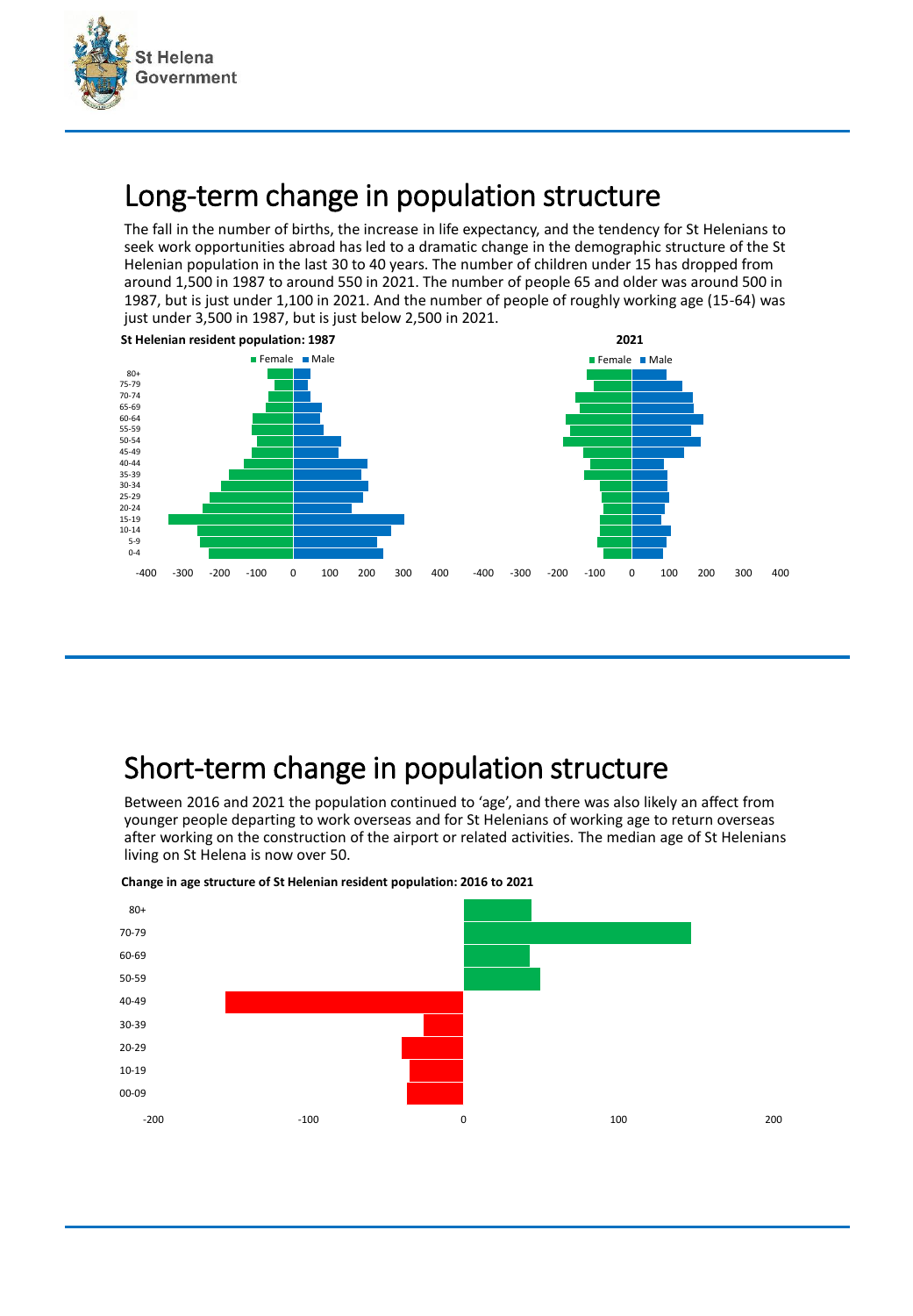

# Old age dependency ratios

The old age dependency ratio is the number of people who are 65 and over compared to the number of people aged 15 to 64. Delivering public services in countries with high old age dependency ratios presents significant challenges. St Helena has a very high age dependency ratio around 41 residents 65 and over for every 100 residents aged 15 to 64, higher than every country in the world apart from Japan (the ratio of St Helenians only is even higher, at 44). St Helena data are February 2021 (Census); data for other countries are from the World Bank.



# Population projections

Different migration scenarios have been used to forecast St Helena's population: no net migration, an annual net outward migration of 20 residents, an annual net inward migration of 20 residents, and an annual net inward migration of 40 residents. In all scenarios used, the population aged 15-64 falls by 2051, and the population aged 65 and over increases, but then falls.

Charts show the resident population from 1976 to 2021, and the range of projected population estimates from 2022 to 2051 (i.e. the scenarios that result in the lowest and highest populations in each group).

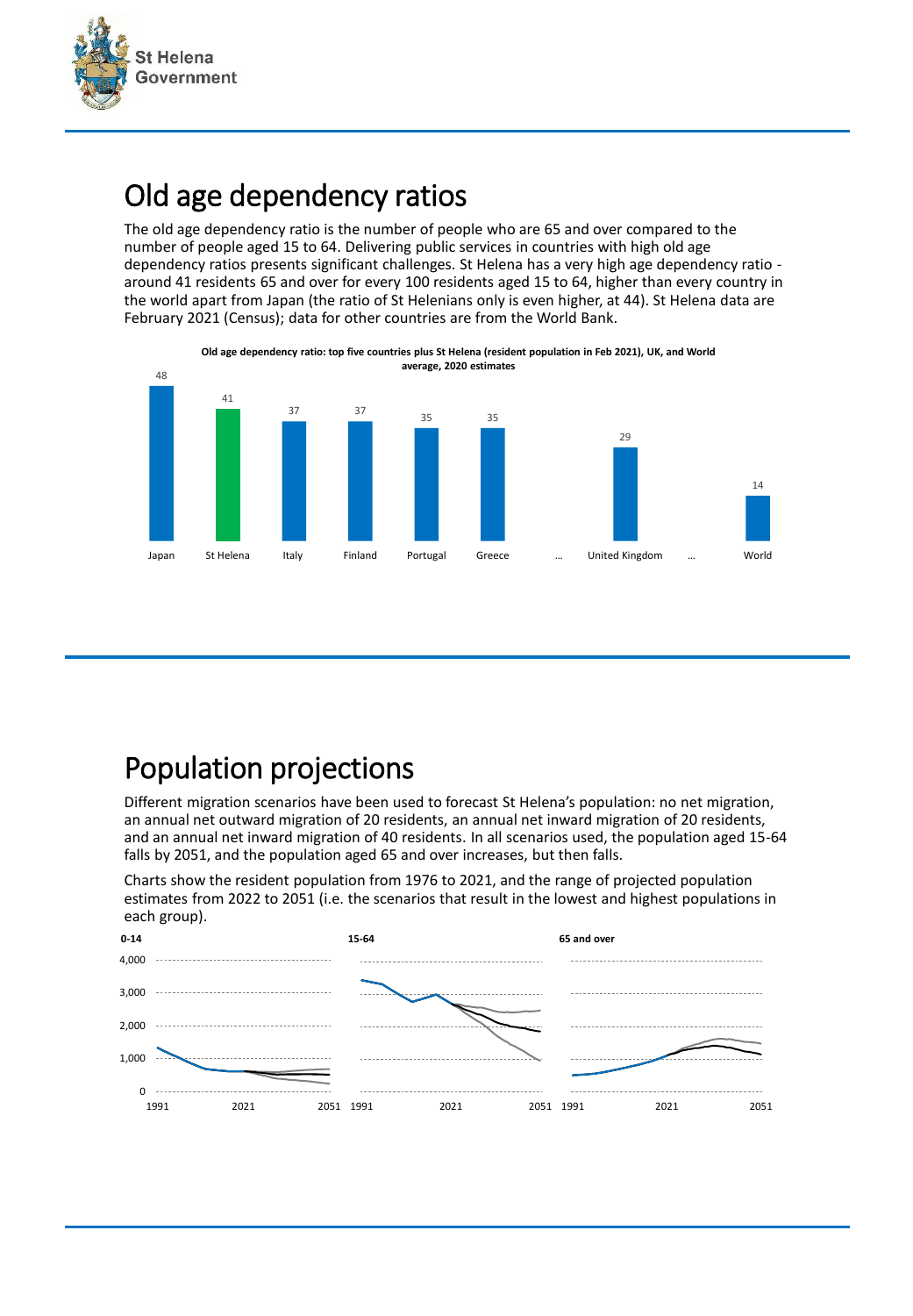

# Gross Domestic Product (GDP)

GDP is a measure of the economic output that takes place on St Helena. The economy shrank slightly in 2019/20 but it has grown slightly in 2020/21, because of the extra resources provided by the United Kingdom to managed the threat from the COVID-19 pandemic. Since 2017/18, GDP has been calculated using the 'production' (or 'output') method. Note that the St Helena economy is small, and timing and other classification issues can affect year-to-year comparisons.

|                                           |           | 14/15 15/16 16/17 17/18 18/19 19/20 20/21        |                      |       |       |            |       |
|-------------------------------------------|-----------|--------------------------------------------------|----------------------|-------|-------|------------|-------|
| GDP Market prices (£ million, current)    | 39.0      | 41.6                                             | 38.8                 | 36.3  | 38.2  | 37.8       | 39.2  |
| Market prices (£ million, constant 18/19) | $\cdot$ . | $\cdot$ .                                        | $\ddot{\phantom{a}}$ | 38.2  | 39.3  | 38.2       | 39.2  |
| Annual GDP growth rate                    | $\cdot$ . | $\cdot$ .                                        |                      |       |       | 2.9% -2.6% | 2.4%  |
| GDP per capita (£, current)               | 8.530     | 8.960                                            | 8.570                | 7.930 | 8.190 | 8.330      | 8.690 |
| GDP per capita (\$, current)              |           | 13,760 13,510 11,200 10,530 11,760 10,620 11,370 |                      |       |       |            |       |

#### GDP per capita

The Gross Domestic Product per capita of St Helena in 2020/21 was around 70% lower than the UK, but close to the world average and around twice as high as South Africa. The two countries closest to St Helena in terms of GDP per capita are the Seychelles and Costa Rica.

Note that the values in the chart are expressed in US dollars, and GDP for other countries relates to the 2020 calendar year.

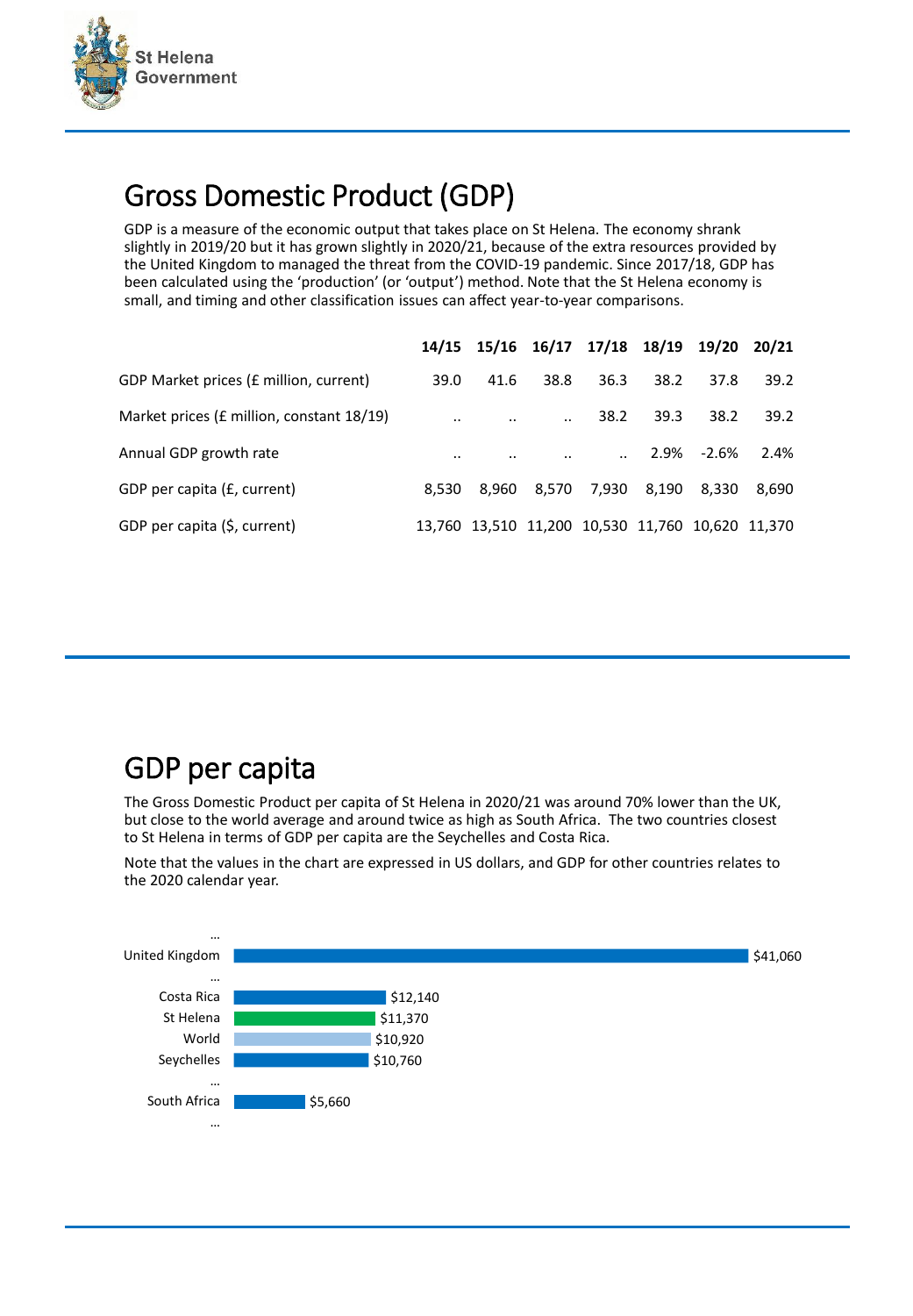

# Eligibility for aid

Gross National Income (GNI) is a measure of the economic output of St Helena's residents. One important use of this indicator is to determine whether a country or territory is eligible to call grants received from other countries "aid", using a GNI per capita threshold set by the Organisation of Economic Cooperation and Development.

In 2020/21, St Helena was below the threshold of \$12,695, although it was closer than in 2019/20. It was quite close in 2013/14, but it moved further away due to the weak economic growth in St Helena, and the drop in the value of the Pound compared to the dollar caused by Brexit.

| GNI per capita, current US \$                                                                      | Exchange rate (US dollars per St Helena pound, annual<br>average) |  |  |  |  |  |
|----------------------------------------------------------------------------------------------------|-------------------------------------------------------------------|--|--|--|--|--|
| 15,000                                                                                             |                                                                   |  |  |  |  |  |
| 10.000<br>.                                                                                        | 1.5                                                               |  |  |  |  |  |
|                                                                                                    |                                                                   |  |  |  |  |  |
| 5.000                                                                                              |                                                                   |  |  |  |  |  |
| 13/14 14/15 15/16 16/17 17/18 18/19 19/20 20/21<br>St Helena  Aid threshold (using 20/21 for 2020) | 0<br>13/14 14/15 15/16 16/17 17/18 18/19 19/20<br>20/21           |  |  |  |  |  |

# Latest inflation rate

St Helena measures price inflation by collecting the prices of a fixed basket of goods and services each quarter. The latest annual price inflation rate in Q4 2021 is 2.6%, which means that, on average, retail prices went up by 2.6% between Q4 2020 and Q4 2021. This is an increase compared to inflation in late 2020 and early 2021, and is the highest rate since before the COVID-19 pandemic. Inflation is above 5% in both South Africa and the UK, which may have an impact on St Helena's inflation rate in 2022.

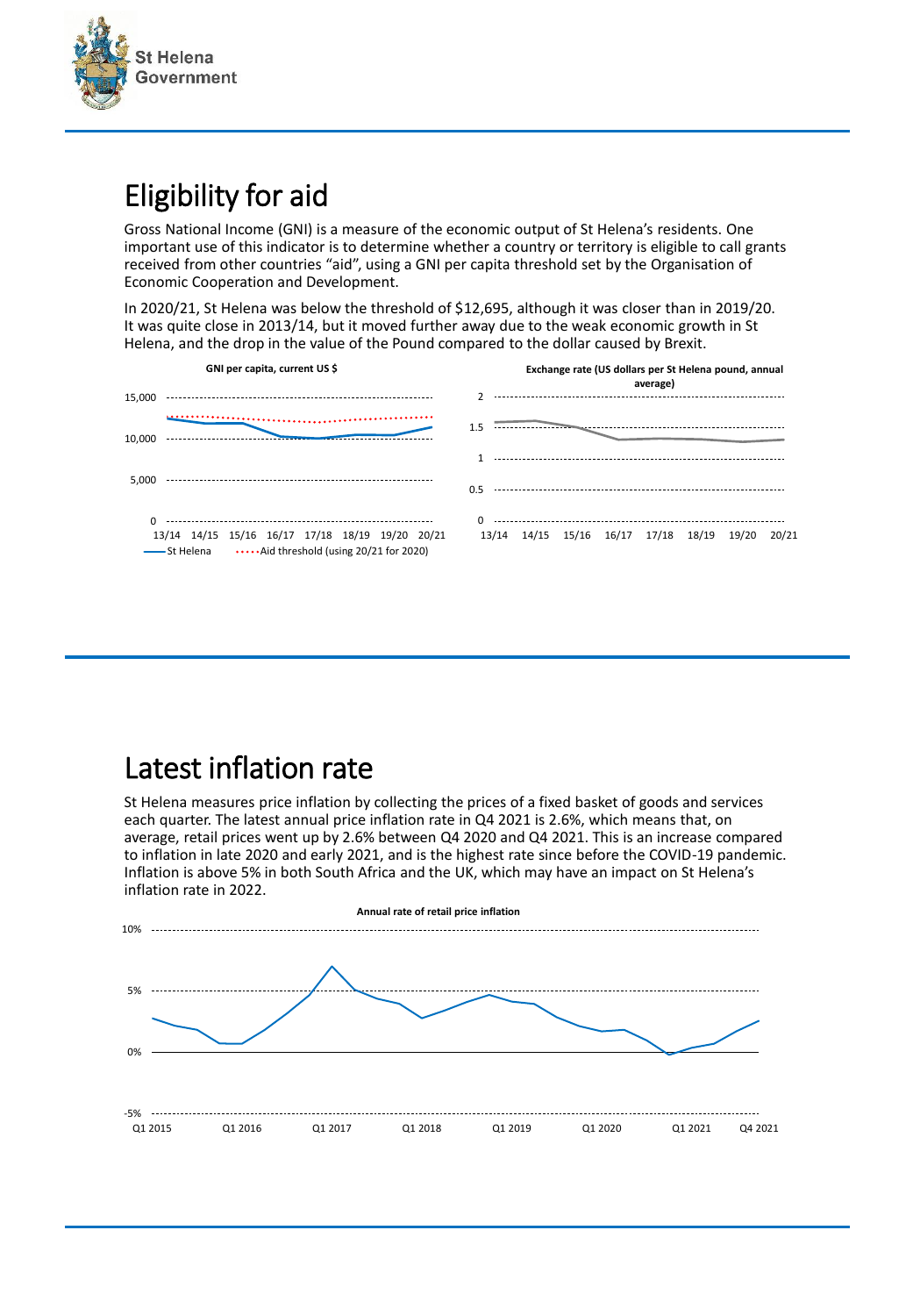

#### Inflation by category

The average annual inflation rate in Q4 2021 was 2.6%, but there are variations in the inflation rate for different categories of good and services. For instance, the annual price change of Housing was higher at 5.9%, due largely to the effect of increases in building materials. The annual price change in Communications services was 0%, meaning that prices in this category were unchanged. Please note that the share of average household expenditure spent on each category of goods and services in 2017 (the "base year" for the index) is given in brackets.





# Wage levels

Adjusted for inflation, median wage levels on St Helena rose substantially during construction of the new Airport in 2016/17, but they have fallen back since. In 2020/21, half of all full-time employees earned less than £8,880 a year, or £170 a week – and a half earned more. A quarter earned less than £7,130 a year, or £137 a week, and a quarter earned more than £12,000 a year, or £230 a week.

|         | £12,380 | £12,820 | £12,920 | £12,970 | £12,480 | £11,840 |         | £12,000 |
|---------|---------|---------|---------|---------|---------|---------|---------|---------|
| £11,530 |         |         |         |         |         |         | £11,700 |         |
| £8,410  | £8,450  | £8,640  | £8,830  | £9,390  | £9,260  | £8,820  | £8,750  | £8,880  |
|         |         |         |         |         |         |         |         |         |
| £6,030  | £6,380  | £6,530  | £6,550  | £7,260  | £7,240  | £6,990  | £7,010  | £7,130  |
|         |         |         |         |         |         |         |         |         |
|         |         |         |         |         |         |         |         |         |
| 12/13   | 13/14   | 14/15   | 15/16   | 16/17   | 17/18   | 18/19   | 19/20   | 20/21   |

**Inflation-adjusted median annual wage from full-time employment (2020/21 prices), and upper and lower quartiles**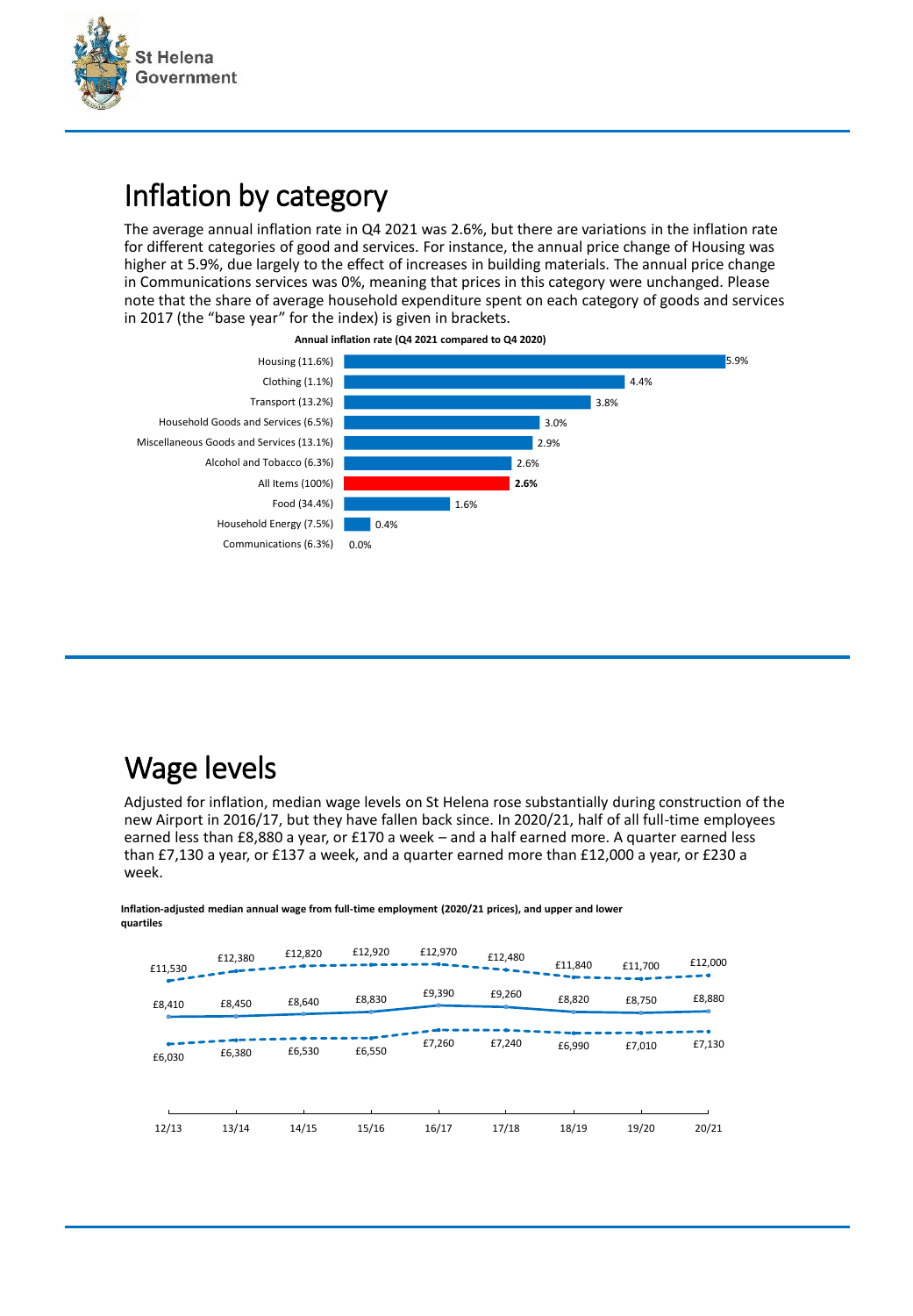

#### Wage levels compared to UK areas

The median UK wage earner receives more than 3.5 times their counterpart on St Helena. The median wage earner in the area with the lowest UK wage (Boston) level earns 2.7 times more than their St Helenian counterpart.

St Helena data are from PAYE income tax records; UK data are from the ONS Annual Survey of Hours and Earnings (ASHE).

**Median gross wage from full-time employment, highest and lowest five of the published UK areas (smallest geography) in 2020, plus St Helena 2020/21**



# The Balance of Payments

Statistics on the Balance of Payments (BoP) measure financial transactions between businesses, organisations and people resident on St Helena those resident in the rest of the world. The BoP has three accounts, which together must balance – the current, capital and financial accounts. For St Helena, provisional estimates of the current and capital account only have been made for 2018/19, and they indicate that over 80% of money coming in from abroad was aid, and around 12% was from visitors to St Helena. Almost 80% of the money going out to residents in the rest of the world is used to pay for imports and associated transport services.

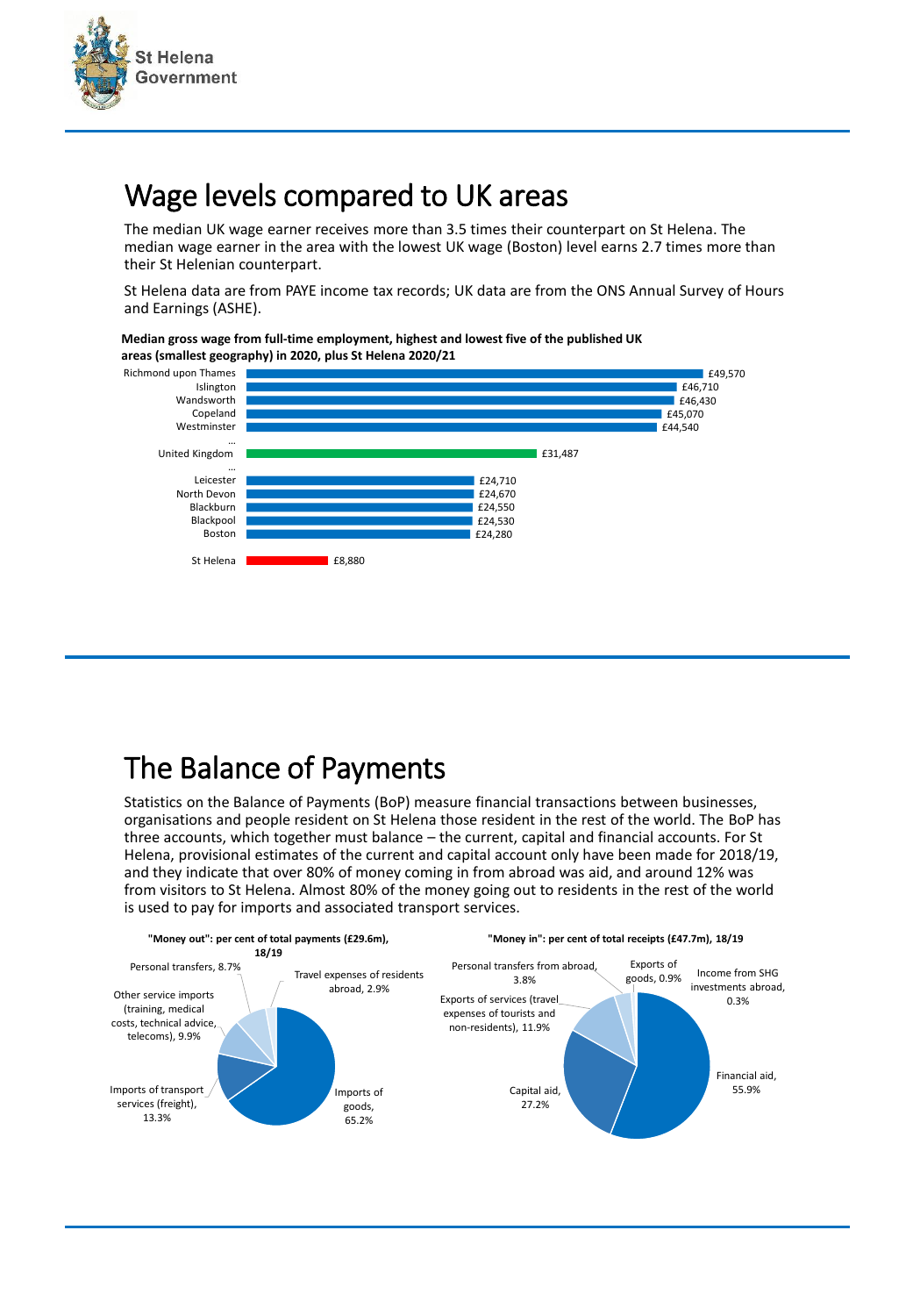

# Exports of services to visitors

St Helena's biggest export is the provision of services to visitors, who typically spend money on accommodation, food, hospitality, and transport (visitors include both tourists and St Helenians visiting friends and relatives). The expenditure of these visitors in 2018 and 2019 was estimated to be between £4.6m and £6.7m per year, but 2020 and 2021 has been much lower due to the international travel disruption caused by the COVID-19 pandemic.

These provisional figures are derived using estimates of visitor spending (based on an airport departure survey), and an analysis of immigration records.



# Exports of fish and coffee

Fish and coffee are St Helena's two main commodity exports, with a total value of around £0.35m to £0.4m in each of the years 2017/18 to 2019/20 (roughly 1% of GDP). In 2020/21, there were no exports of fish due to the closure of the St Helena Fisheries Corporation. It should be noted that the value of the export of goods commodities is normally much smaller than the export of services to visitors (i.e. "tourism").



**Exports of major goods commodities, current prices (i.e. not adjusted for inflation), £ millions**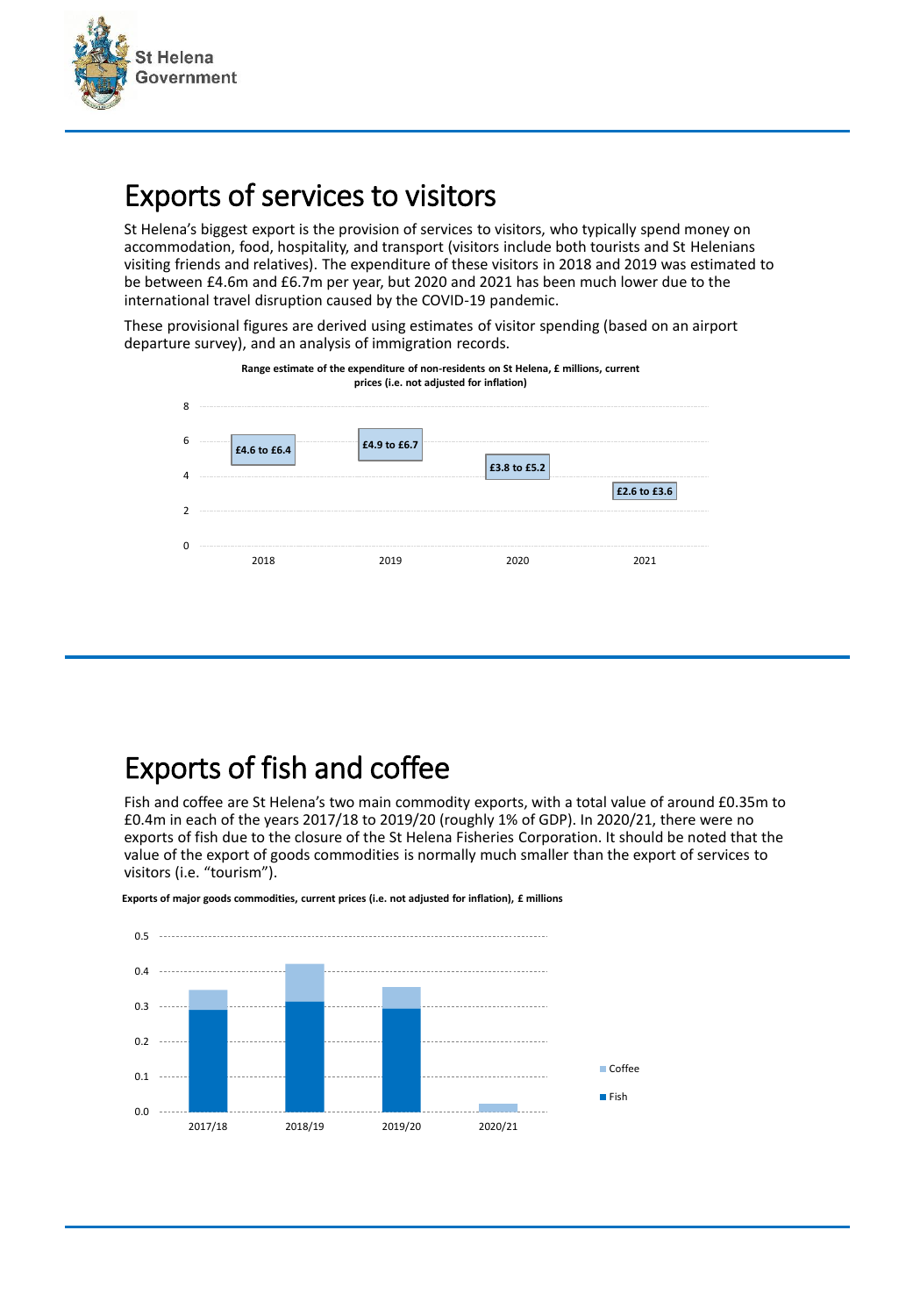

#### Imports by commodity

In 2020/21, the total value of imported goods was £20.1 million, similar to the previous four years. Imports consist of manufactured goods and machinery (including vehicles), food, chemicals, fuel, and beverages and tobacco. Please note that the value of fuel imports in 2020/21 was relatively low compared to other years, because of the timing of the fuel supply ship.



**Value of imports by commodity, 2020/21, £ millions**

# Imports by country of purchase

In 2020/21, almost half of all goods were imported from the UK, with 40% from South Africa, and 12% from other countries – mostly petrol and diesel fuel. The prices of imported goods are affected by the cost of transport from those countries to St Helena, the price inflation rates in South Africa and the UK, and (since commodities in South Africa are sold in Rand) the Pound/Rand exchange rate.

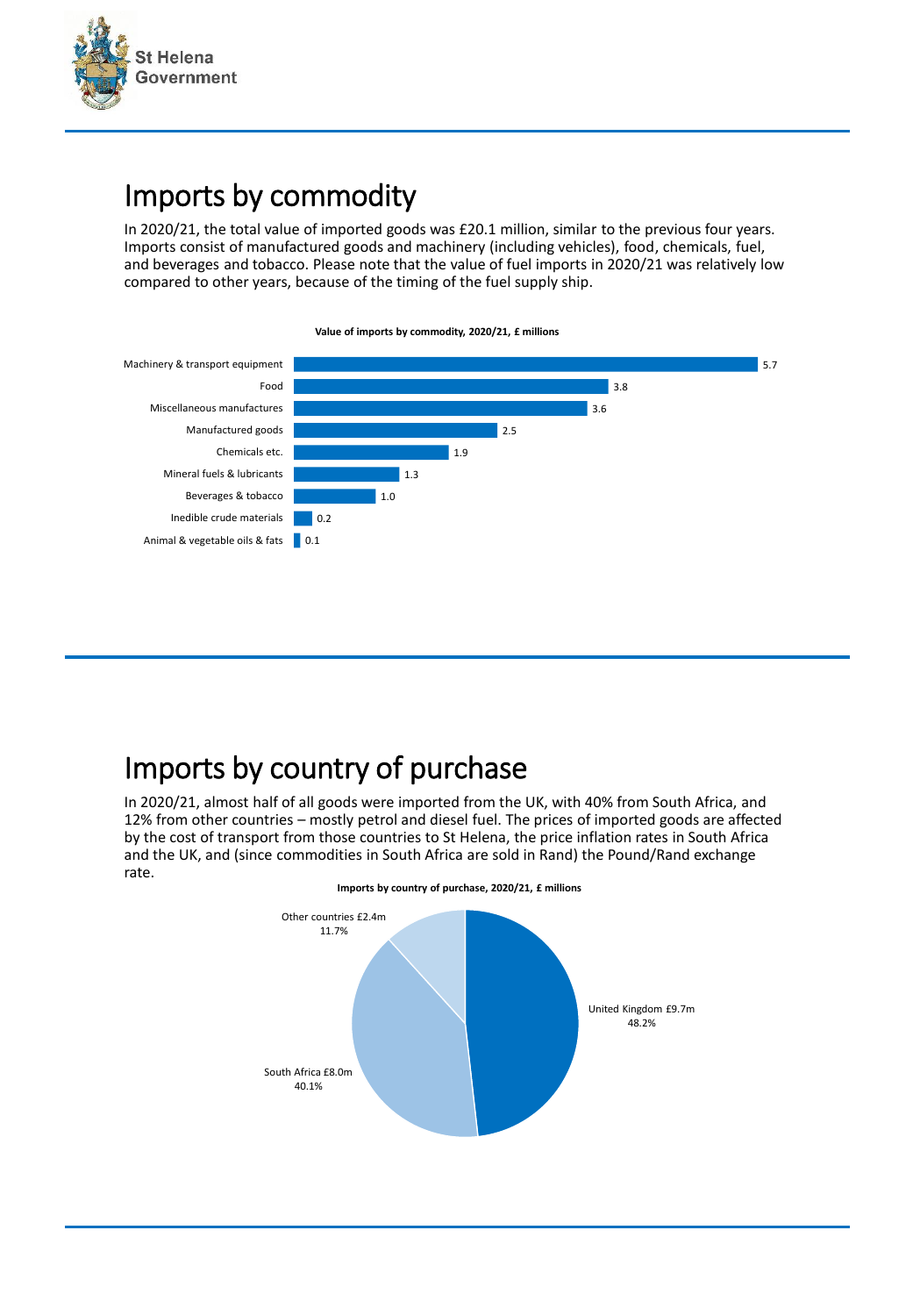

#### Vehicle registrations

New vehicle registrations can be a useful indicator of the level of activity in the economy. The number of first-time vehicle registrations (usually imported vehicles) each quarter accelerated during the airport construction period, but slowed in 2019, 2020 and 2021 to pre-airport levels. The number of licensed vehicles (i.e. those 'on the road') increased rapidly during airport construction, by about a third compared to 2010. But since 2017 the number has stabilized at around 3,300.



# Electricity generation

St Helena generates around 11-12 gigawatt-hours of electricity a year through its public utility company (Connect Saint Helena Ltd). Around a quarter of this is generated using renewable sources (wind and solar), with around three-quarters still reliant on the diesel-powered power station situated in Rupert's Valley. Note that some businesses and households have installed private solar 'off-grid' generation capacity; this is not included in these figures.

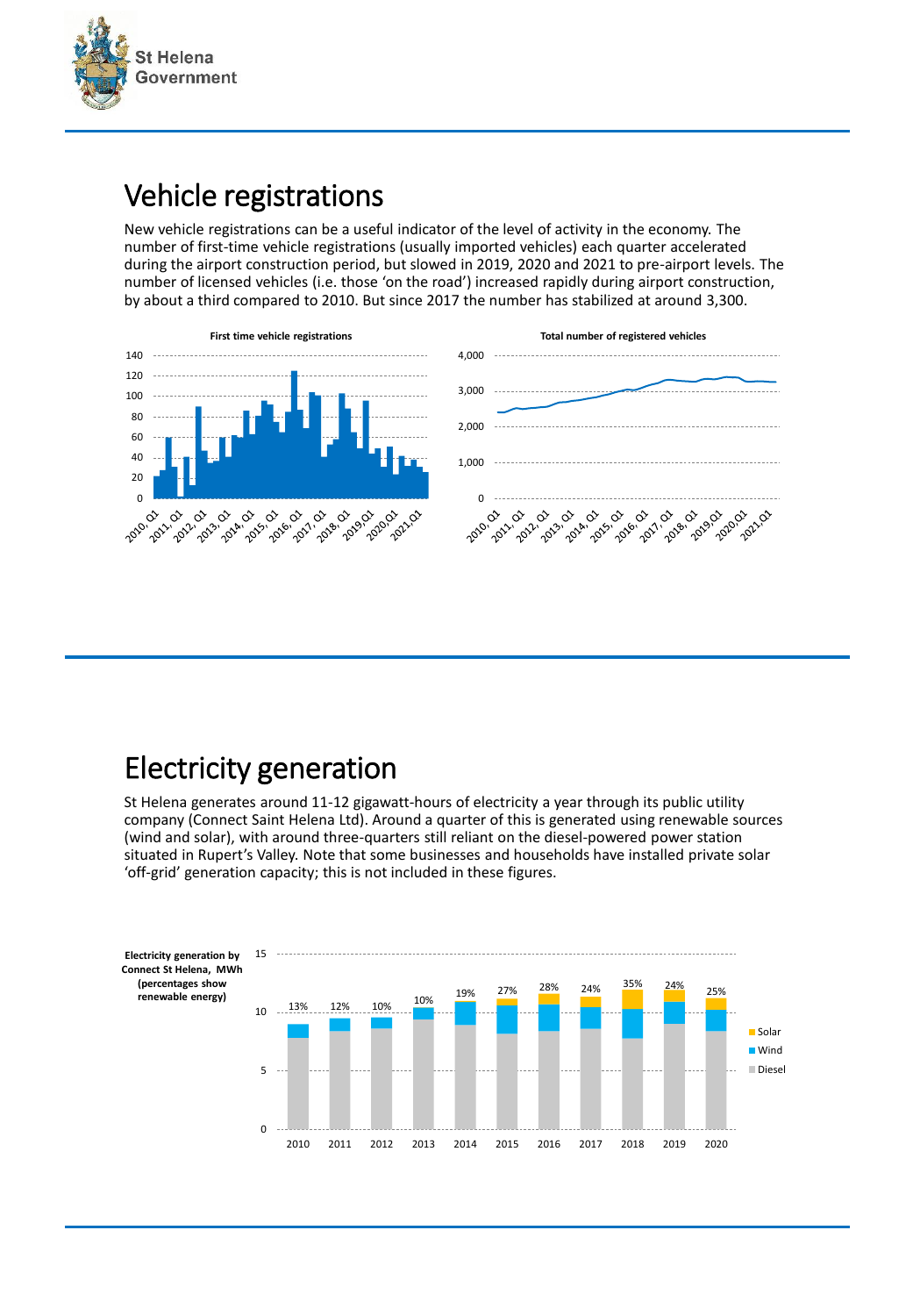

 $\overline{0}$ 

℅

#### Unemployment

The number of people claiming Unemployment Allowance (UA) rose in 2019 and 2020, although the number fell in 2021. UA was discontinued in September 2021, although the Benefits Office now maintains a count of the number of registered unemployed persons who are 'job ready'. Note that the number of UA claimants or the number of registered unemployed can significantly underestimate unemployment, which is usually defined as the number of people without a job but actively seeking work.



**Lando** 

**Jan 19** 

♦, ' کہ **Land** 

**Average number of persons receiving Unemployment Allowance (to Sept 2021) or registered as unemployed as 'job ready' (from Oct 2021), per month**



#### Social benefits

More that 200 families were claiming Income Related Benefits at the end of 2021. Up until October 1 2021, Income Related Benefits were paid to households whose income falls below an agreed minimum level, but from October 1 2021 they are paid to families; at the same time, eligibility rules were also changed.

**Households (to Sept 21) or families (Oct 21 onwards) receiving Income Related Benefits**



**Average number of households (to Sept 21) or families (Oct 21 onwards) receiving Income Related Benefits per month**

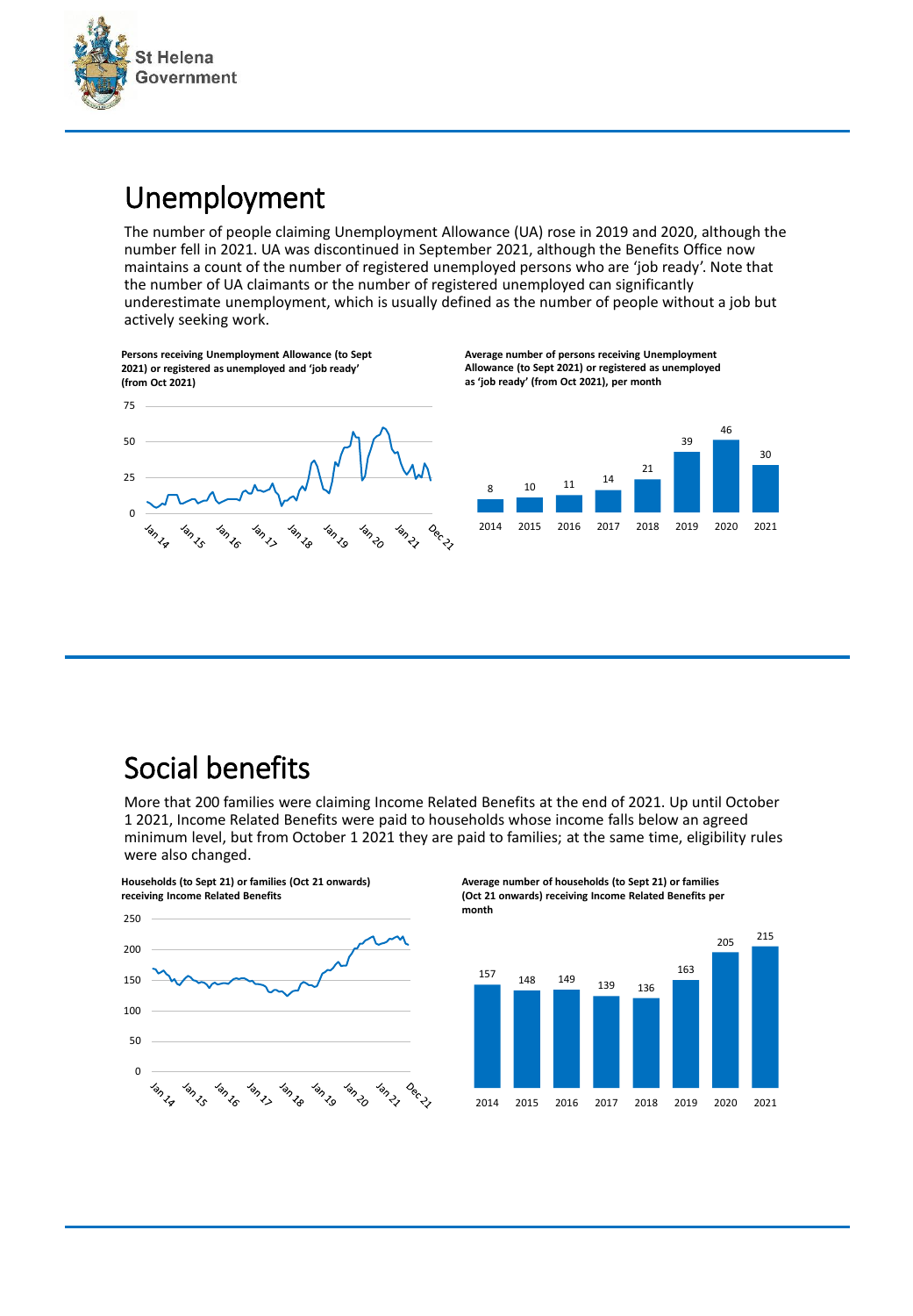

#### Basic Island Pension

The number of claimants of Basic Island Pension (BIP) is around 800, or about 18% of the total population. The Basic Island Pension is paid to residents who are 65 and over, have worked for at least 20 years on St Helena, and have only small alternative pensions in place. The number of BIP recipients continues to rise steadily, consistent with demographic projections and St Helena's 'ageing' population.



**Average number of persons receiving Basic Island Pension per month**



# School enrolment

Up to year 9, each school year group has around 40 to 50 pupils enrolled, with some variations between the groups. Enrolment in post-compulsory education is much lower, with 21 pupils enrolled in the 20/21 academic year across the two year groups 12 and 13 (i.e. children aged age 17/18). However, it should be noted that some children also enrol in an apprenticeship scheme during these years.